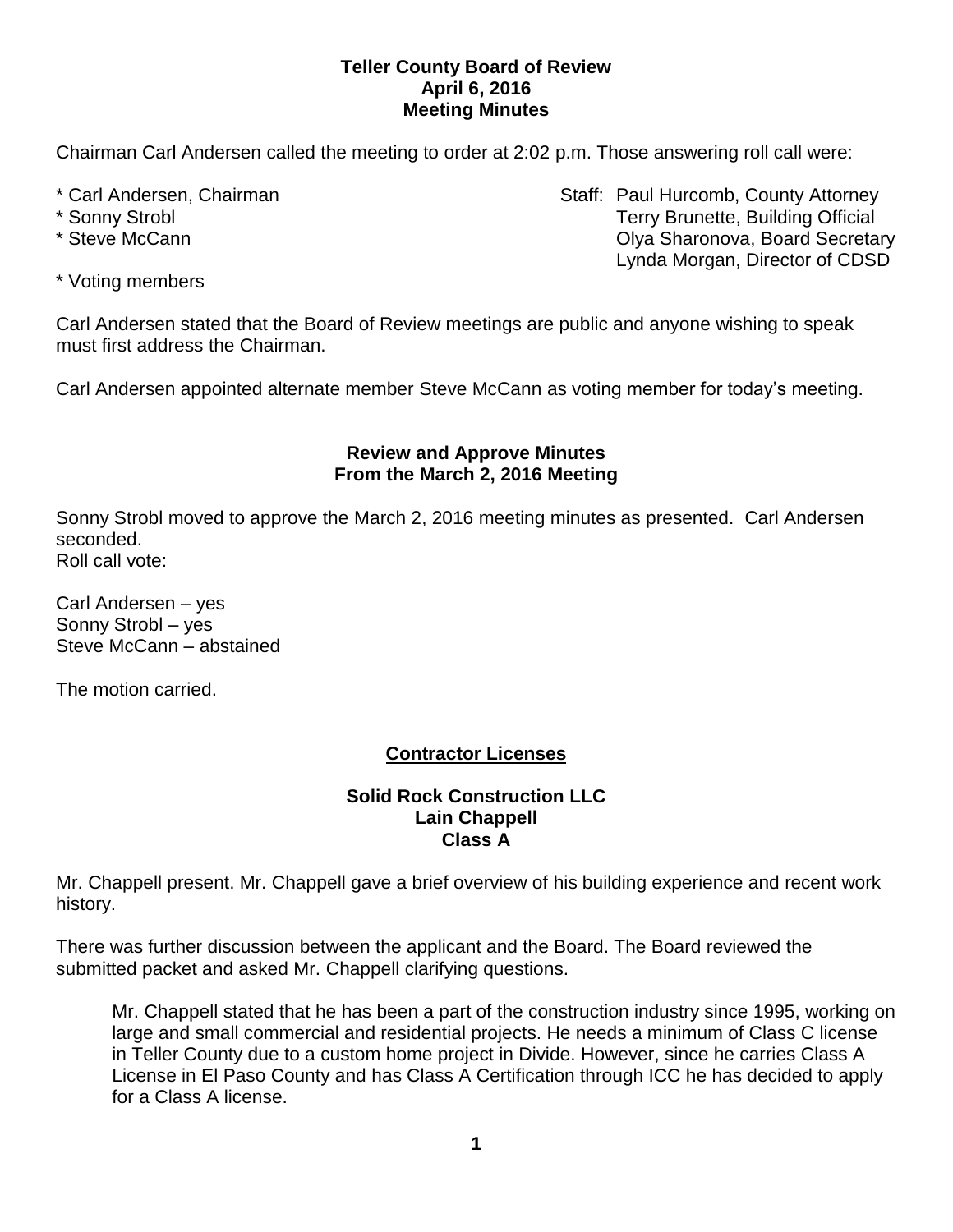Carl Andersen opened this matter up for public comment. No public comment. Close public comment.

Paul Hurcomb indicated that the company's official name on record with secretary of state of Colorado is Solid Rock Construction LLC with no comma.

Sonny Strobl moved to grant Solid Rock Construction LLC with Lain Chappell as the examinee, a Class A license. Carl Andersen seconded. Roll call vote:

Carl Andersen – yes Sonny Strobl – yes Steve McCann – yes

The motion carried.

#### **Mountain Wireless Construction, Inc. Randall Hanson Class A**

Mr. Hanson present. Mr. Hanson gave a brief overview of his building experience and recent work history.

There was further discussion between the applicant and the Board. The Board reviewed the submitted packet and asked Mr. Hanson clarifying questions.

Mr. Hanson stated that his company constructs cell towers, the projects vary from new installations to simple upgrades. During an average month his company has about 10-20 projects going at a time. Even though most of their work involves large antennas and towers, on occasion they will install equipment buildings as well.

Carl Andersen opened this matter up for public comment. No public comment. Close public comment.

Paul Hurcomb indicated that the company's corporate records were in order with the State.

Sonny Strobl moved to grant Mountain Wireless Construction, Inc., with Randall Hanson as the examinee, a Class A license limited to construction of cell towers and related facilities. Carl Andersen seconded.

Roll call vote:

Carl Andersen – yes Sonny Strobl – yes Steve McCann – yes

The motion carried.